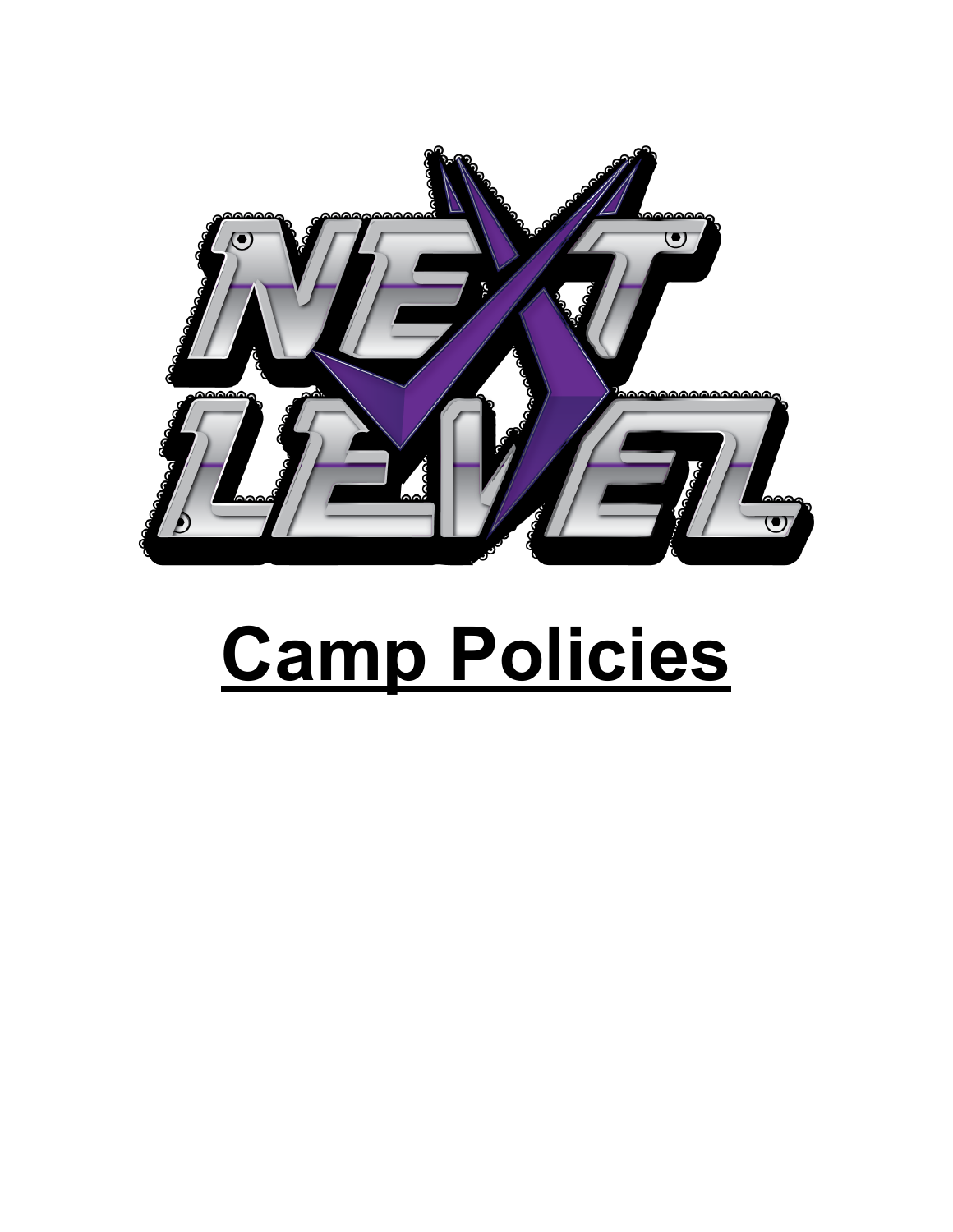# General information:

- Camp opens at 9:45 a.m.
- Children must be picked up by 2:00 pm.
- Names must be marked on all personal items. Next Level is NOT responsible for lost, broken or stolen items.
- In an effort to better suit children during activities and playtime, we will be dividing campers into age groups. Siblings who would like to stay together would go with the younger of the two groups.
- Monitored activities and organized games will fill their day while at camp. Children who need to sit in a quiet space may do so when necessary. Children with fever or other symptoms of illness will be quarantined until they can be picked up as soon as possible.

# Camp Fees:

- Discounts will not be given for missed days.
- We do not charge for the weeks that you're not registered to attend.
- Automatic charges will occur at approximately 9 a.m. the Friday before camp.
- Parents will be notified by noon if the card on file is unable to be charged. In order to keep the reserved spot for the following month, payment will need to be completed by 5 p.m.
- Payments must be up to date in order for a child to participate.

#### Snacks and Meals:

- $\bullet$  Lunch will be at 11:30 am-12:00 pm.
- Campers can bring their own food and drinks in a labeled lunch box.
- Pre-packaged lunches and snacks will be available for purchase and can be added to the students account.
- Parents may pre-pay for lunches/snacks and put snack restrictions on the child's account. $\lambda$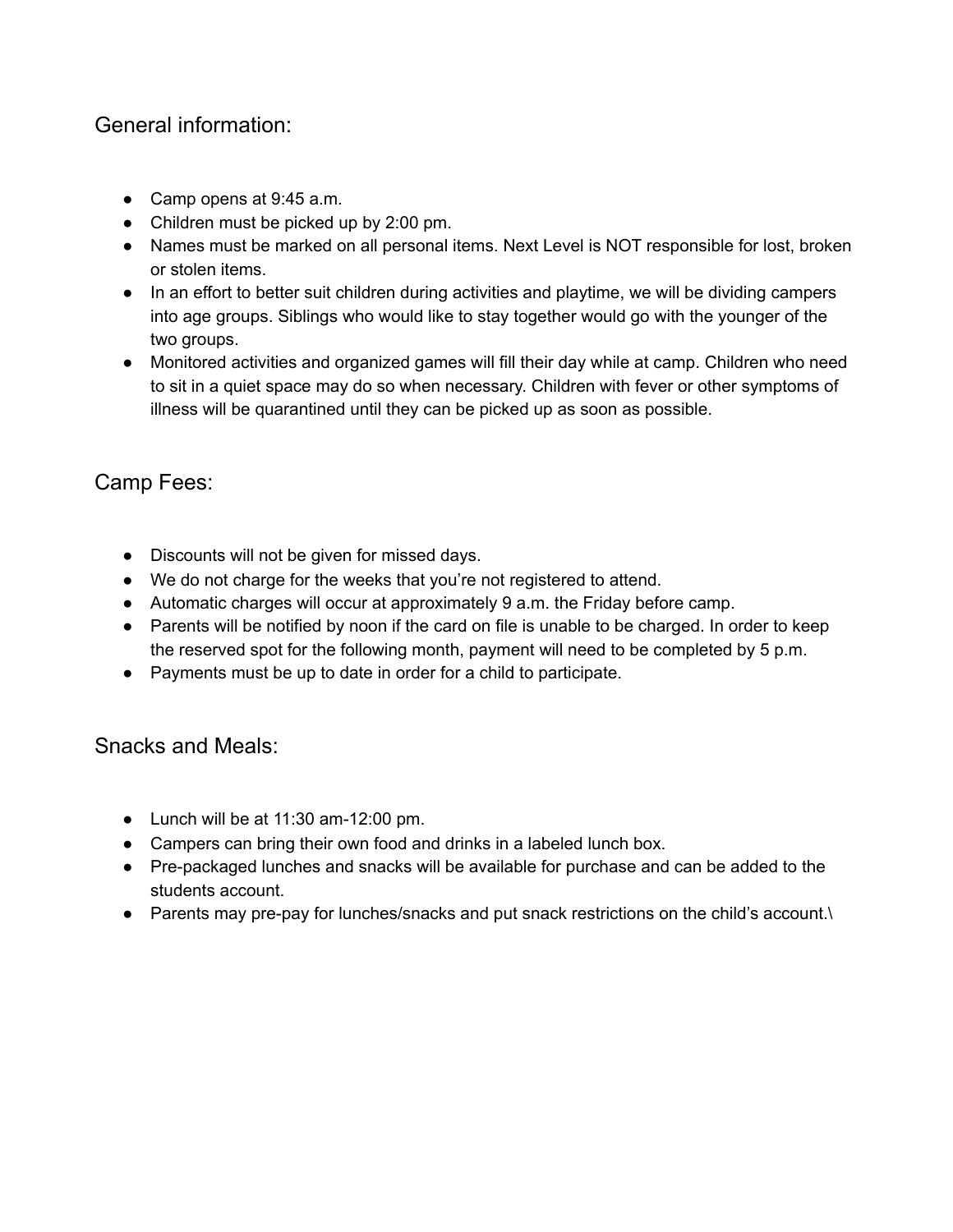## Dress Code:

- Tennis shoes are recommended for daily activities. Slides and flip flops are discouraged but can be worn on outdoor/water days. Parents will be notified in advance of any outdoor/water days. Usually at least 2-3 days a week will have an outside/water activity.
- All clothing should be comfortable and weather-appropriate. Please remember air conditioning can get a little chilly in the mornings so layers are recommended.
- Please send your child with a back-up outfit on their first day to be left at Next Level throughout their Summer Camp registration. This outfit will be worn if they ever have an accident or get dirty.

# Discipline:

- Appropriate behavior and language are expected at Next Level Athletics.
- Rules will be clearly stated by instructors. Our goal is to always use redirection and positive reinforcement. At times, time outs and quiet time may be required for children who need some additional space and calming.

## Release of Participants:

- All children must be signed in and out by a parent or authorized pick-up contact each day.
- Only those who have been designated to pick up a child are allowed to pick up.
- If someone else is picking up your child, we will ask that you complete an "Add a Contact" form in advance. You can add them yourself in our **[Parent](https://app.iclasspro.com/portal/nextlevelcheer) Portal available on our website.**

#### Medications:

- A child may not receive medication of any kind unless it is required by a doctor.
- Parents/guardians must place medicine in a Ziploc bag with child's name, dosage and frequency. Medication must be provided in the original container with pharmacy/doctor instructions and label.